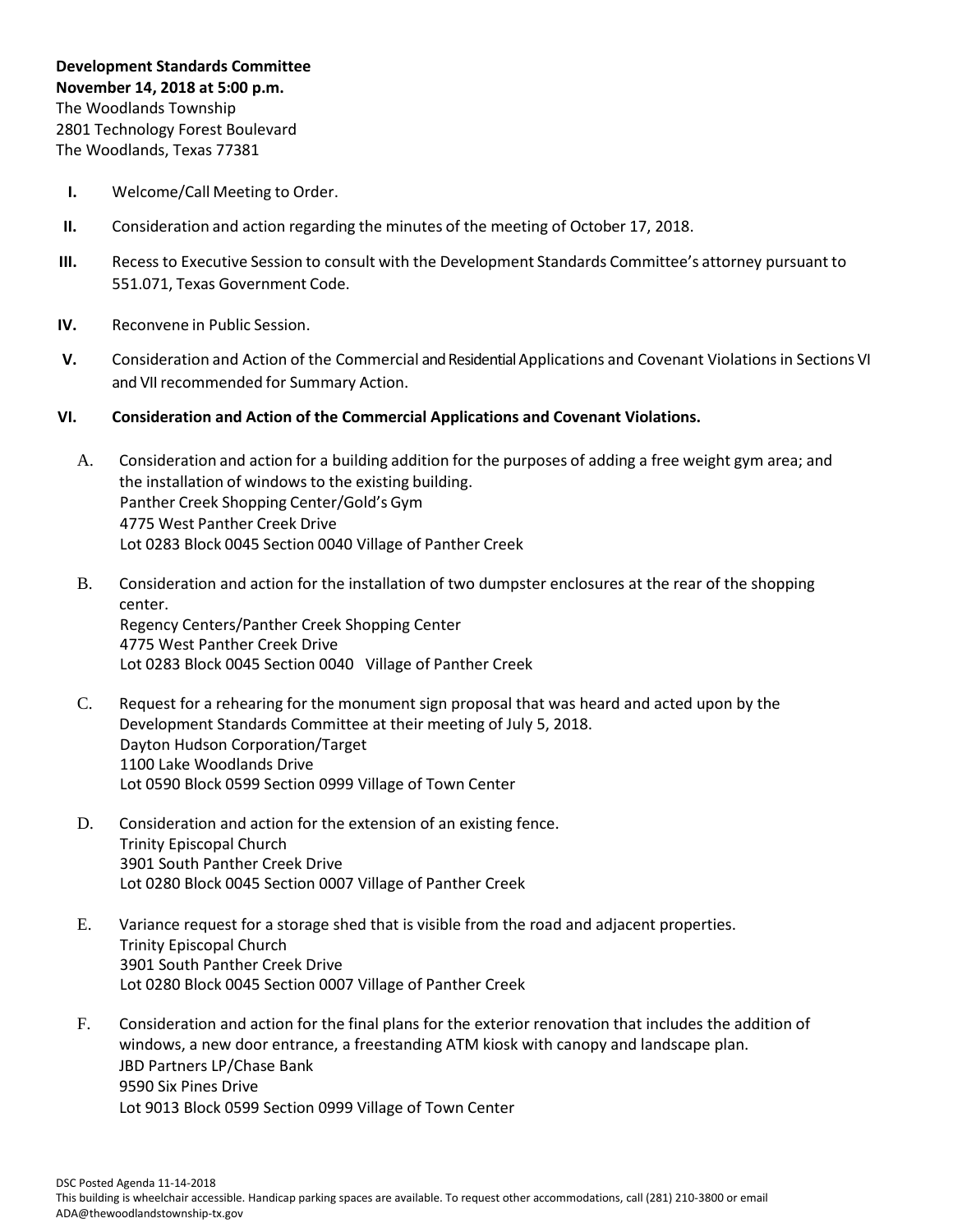- G. Consideration and action for a temporary sales event that will include a tent. The Woodlands Mall/Rest & Relax Holiday Sidewalk Sale 1201 Lake Woodlands Drive Lot 0280 Block 0599 Section 0999 Village of Town Center
- H. Variance request for temporary advertising signage for a sales event that includes two logos that are not trademarked together, a tagline and pricing information. The Woodlands Mall/Rest & Relax Holiday Sidewalk Sale 1201 Lake Woodlands Drive Lot 0280 Block 0599 Section 0999 Village of Town Center
- I. Consideration and action for a temporary event that will include protective fencing, lights and music. The Woodlands Land Development Company/Glade Arts Foundation 2000 Woodlands Parkway Lot 4400 Block 0547, Section 0999 Village of Town Center
- J. Consideration and action for the installation of additional solar panels on the building roof. **HARC** 8801 Gosling Road Lot 0804 Block 0051 Section 0000 Village of Research Forest
- K. Variance request for proposed monument sign that exceeds the maximum size allowed and includes a logo that is not registered and also exceeds the maximum size allowed. Evergreen Office 2012 LLC 1070 Evergreen Circle Lot 0460 Block 0599 Section 0999 Village of Town Center
- L. Consideration and action for existing exterior window shades. Churrascos 21 Waterway Avenue Lot 2629 Block 0599 Section 0999 Village of Town Center
- M. Consideration and action for the installation of a new generator for an existing cell tower. Woodlands Community Presbyterian Church/T-Mobile 4881 West Panther Creek Drive Lot 0305 Block 0045 Section 0040 Village of Panther Creek
- N. Variance request for an existing temporary banner that exceeds the maximum time allowed for display and contains a tagline. Lexington Apartments LLC 12000 Sawmill Road Lot 0300 Block 0599 Section 0036 Village of Grogan's Mill
- O. Variance request for an existing temporary banner that exceeds the maximum time allowed for display and contains a tagline. GS Parkside LP-Biltmore Apartments 10600 Six Pines Drive Lot 0200 Block 0599 Section 0036 Village of Grogan's Mill
- P. Consideration and action of applications from Crown Castle NG Central LLC, to upgrade existing ground equipment and antennas on existing street light poles that contain a small cell network.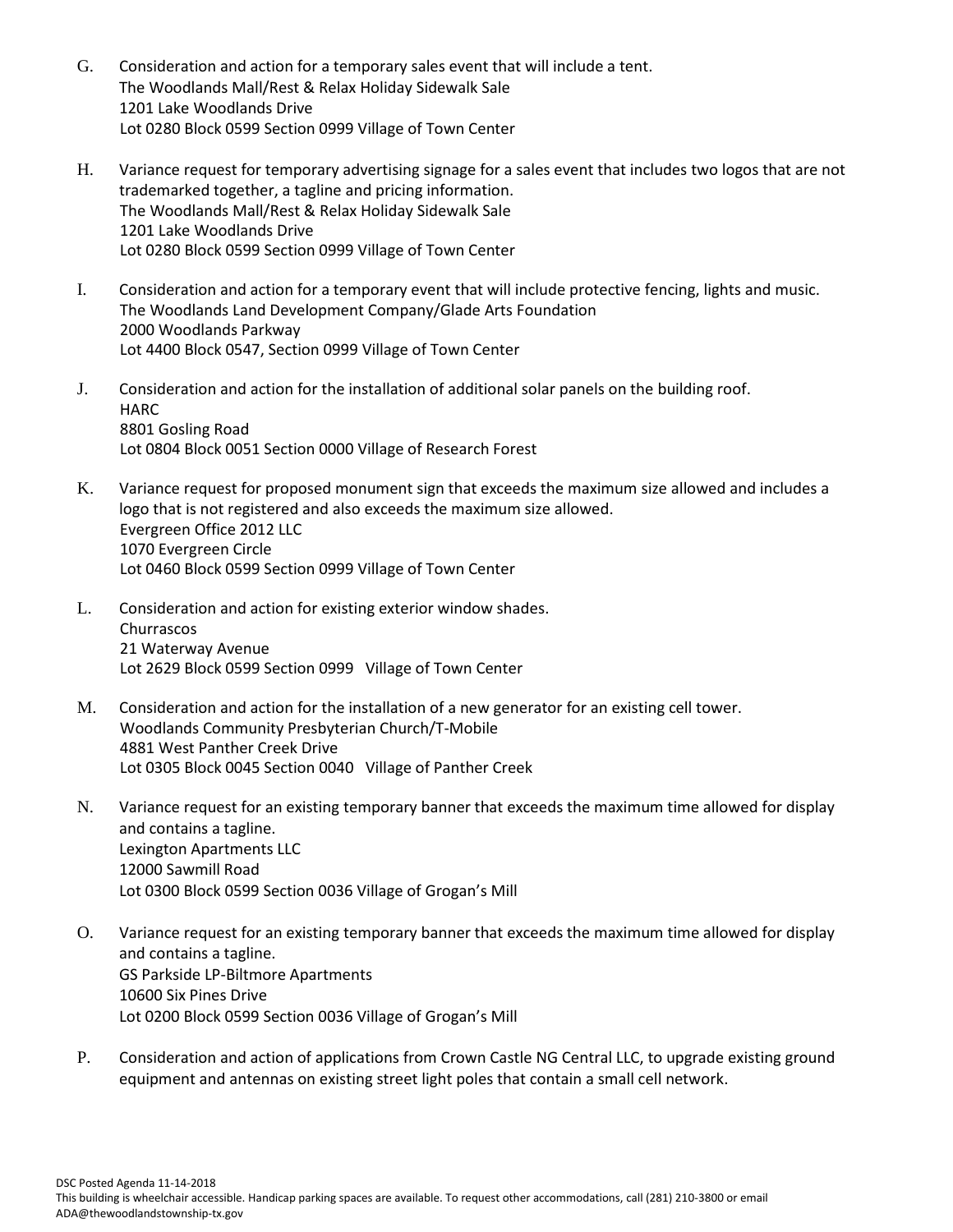## **VII. Consideration and Action of the Residential Applications and Covenant Violations.**

- 1. Consideration and Action regarding the proposed new home construction and related improvements that require review and action by the Development Standards Committee. Guillermo Ritchey 2701 South Wildwind Circle Lot 05, Block 09, Section 01Village of Grogan's Mill
- 2. Variance request for a proposed pergola that would encroach into the 10 foot rear yard easement. Robert T Arend 51 W Twinberry Place Lot 058, Block 03, Section 31 Village of Cochran's Crossing
- 3. Consideration and Action to proceed with legal action, regarding failure to comply with the Covenants and Standards for outstanding violations on the property. Laura Lovins 36 E. Bigelow Oak Court Lot 25, Block 01, Section 02 Village of Panther Creek
- 4. Consideration and Action to proceed with legal action, regarding failure to comply with the Covenants and Standards for outstanding violations on the property. Deborah Green Hagle 2611 Rosewood Place Lot 18, Block 03, Section 03 Village of Grogan's Mill
- 5. Variance request for proposed paving that does not respect the side five foot easement. Amanda E Dufrene 35 Canoe Birch Place Lot 48 Block 1, Section 40 Village of Alden Bridge
- 6. Variance request for proposed fence that exceeds the maximum height allowed. Daniel C Cook 77 North Acacia Park Circle Lot 8, Block 3, Section 28 Village of Alden Bridge
- 7. Variance request for a proposed fence that does not meet the Neighborhood Criteria for Section 35 Alden Bridge. Sutphen Family Living Trust 83 Sunlit Grove Street Lot 13, Block 4, Section 35 Village of Alden Bridge
- 8. Variance request for a proposed room addition will extend beyond the 20 foot setback for the rear of the dwelling and exceeds maximum allowed living area allowed. John Paul Buckley 31 Sunspree Place Lot 34, Block 2, Section 64 Village of Alden Bridge
- 9. Variance request for a proposed pool bath/storage room that will not respect the rear 40 foot setback. Andrew Dubois 7 Freestone Place Lot 27, Block 1, Section 49 Village of Alden Bridge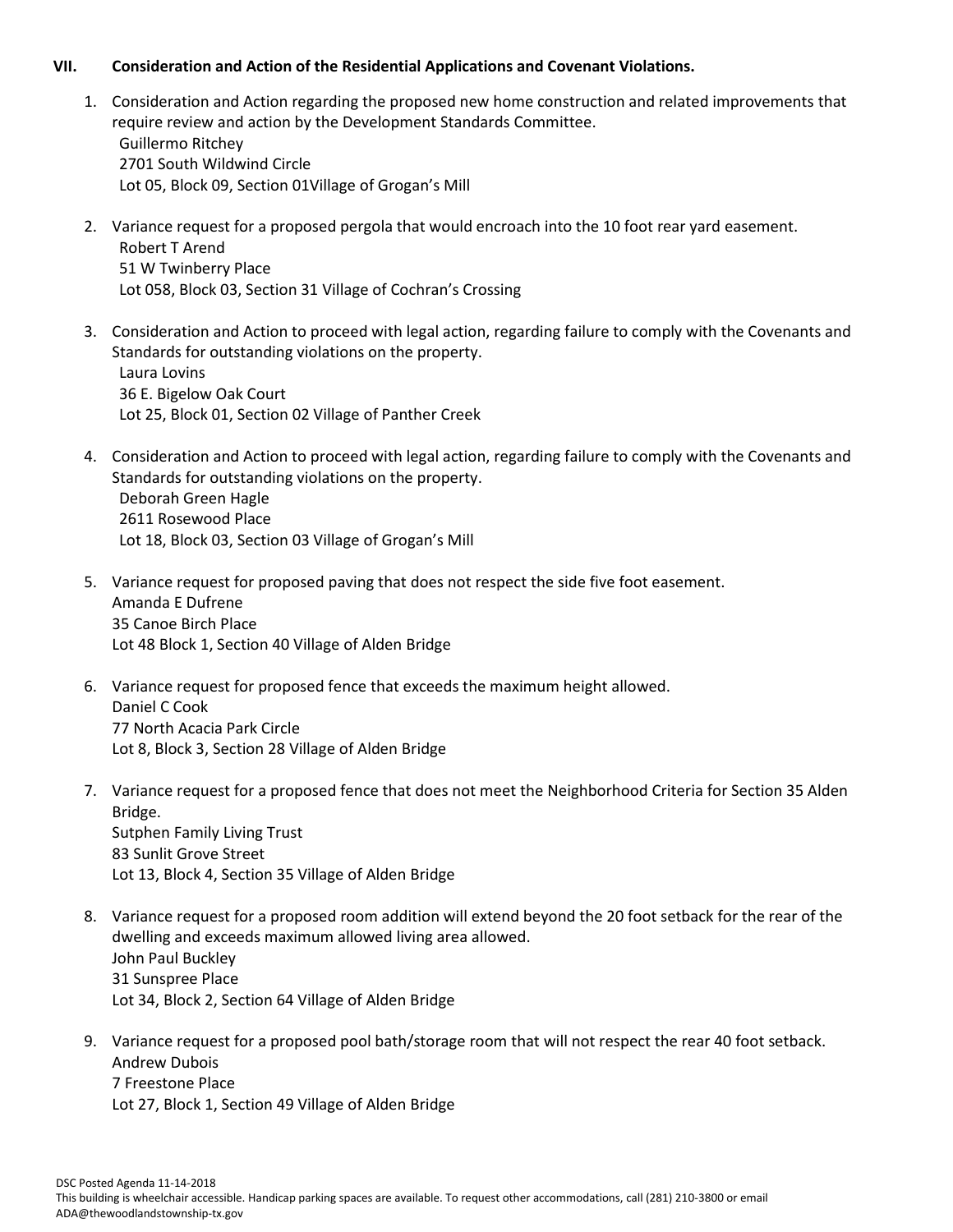- 10. Consideration and action to pursue legal action for outstanding Covenant violations. Jesper Anderson & Cindy Lewkowicz 73 West Sandalbranch Circle Lot 10, Block 2, Section 18 Village of Alden Bridge
- 11. Consideration and action to pursue legal action for outstanding Covenant violations. Steve J & Linda A Blanke 174 Pinto Point Place Lot 82, Block 1, Section 12 Village of Creekside Park
- 12. Consideration and action to pursue legal action for outstanding Covenant violations. Tal Rothwell Cowan Jr 15 Slate Path Drive Lot 18, Block 1, Section 26 Village of Sterling Ridge
- 13. Consideration and action to pursue legal action for outstanding Covenant violations. Aaron Freeman 146 Black Swan Place Lot 18, Block 1, Section 97 Village of Sterling Ridge
- 14. Consideration and action to pursue legal action for outstanding Covenant violations. Jerry & Roberta A Hallam 46 Black Swan Court Lot 2, Block 2, Section 97 Village of Sterling Ridge
- 15. Consideration and action to pursue legal action for outstanding Covenant violations. Roger Alan & Michelle Ann Harrison 11 Sentinel Place Lot 18, Block 2, Section 4 Village of Alden Bridge
- 16. Consideration and action to pursue legal action for outstanding Covenant violations. Michael Long 7 Windsinger Court Lot 11, Block 4, Section 2 Village of Creekside Park West
- 17. Consideration and action to pursue legal action for outstanding Covenant violations. Carlos Alejandro Farca Mena 42 Black Swan Court Lot 3, Block 2, Section 97 Village of Sterling Ridge
- 18. Consideration and action to pursue legal action for outstanding Covenant violations. Ricardo Ramirez 38 Butternut Grove Place Lot 24, Block 1, Section 4 Village of Creekside Park West
- 19. Consideration and action to pursue legal action for outstanding Covenant violations. Mario S & Ruth B Romero 11 Newberry Trail Court Lot 14, Block 1, Section 52 Village of Alden Bridge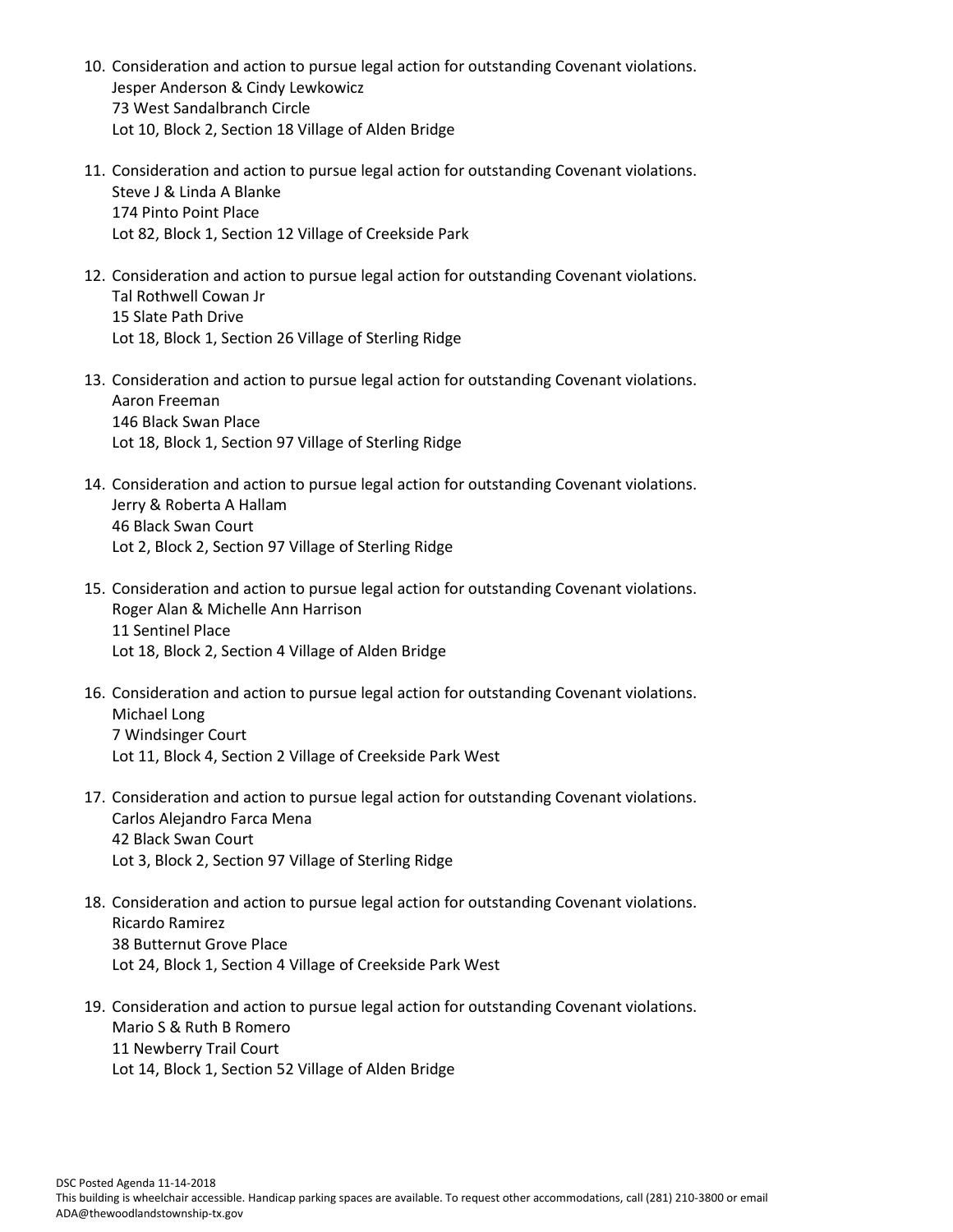- 20. Consideration and action to pursue legal action for outstanding Covenant violations. Julio Roberto Rivera Rosales & Silvia Maria Vega Zeissig 23 Folklore Court Lot 6R, Block 2, Section 2 Village of Creekside Park
- 21. Consideration and action to pursue legal action for outstanding Covenant violations. Jason Schmitz 30 Howell Creek Place Lot 63, Block 3, Section 36 Village of Alden Bridge
- 22. Consideration and action to pursue legal action for outstanding Covenant violations. Perry Richard & Elizabeth Ama Stephens 22 Homed Lark Place Lot 34, Block 2, Section 13 Village of Creekside Park
- 23. Variance request for an existing fence that exceeds the maximum height allowed and was built with construction side facing out. Sherwood Stewart 51 Tapestry Forest Place Lot 13, Block 1, Section 8 Village of Grogan's Forest at College Park
- 24. Appeal of the Residential Design Review Committee's decision to disapprove the pool slide location and require it to be relocated to the original approved location. Andrew Lee 95 Black Knight Drive Lot 5, Block 4, Section 77 Village of Sterling Ridge
- 25. Variance request for a driveway extension that will exceed the maximum width allowed and will not respect the side five foot easement. Matthew Geistfeld 14 Royal Ridge Place Lot 11, Block 2, Section 37 Village of Alden Bridge
- 26. Variance request for driveway borders that do not respect the side five foot easement. John Srock 78 North Swanwick Place Lot 15, Block 1, Section 3 Village of Creekside Park West
- 27. Variance request for a driveway extension that will exceed the maximum width allowed and will not respect the side five foot easement. Wayne Lepire 14 Ramey Heights Court Lot 42, Block 1, Section 12 Village of Grogan's Forest at College Park
- 28. Variance request for a proposed pool that will exceed the maximum percent of water surface area permitted and pool decking that does not respect the five foot side yard easement. Eileen Carothers Wojahn Rev Living Trust 7 Wineberry Place Lot 2, Block 1, Section 66 Village of Alden Bridge